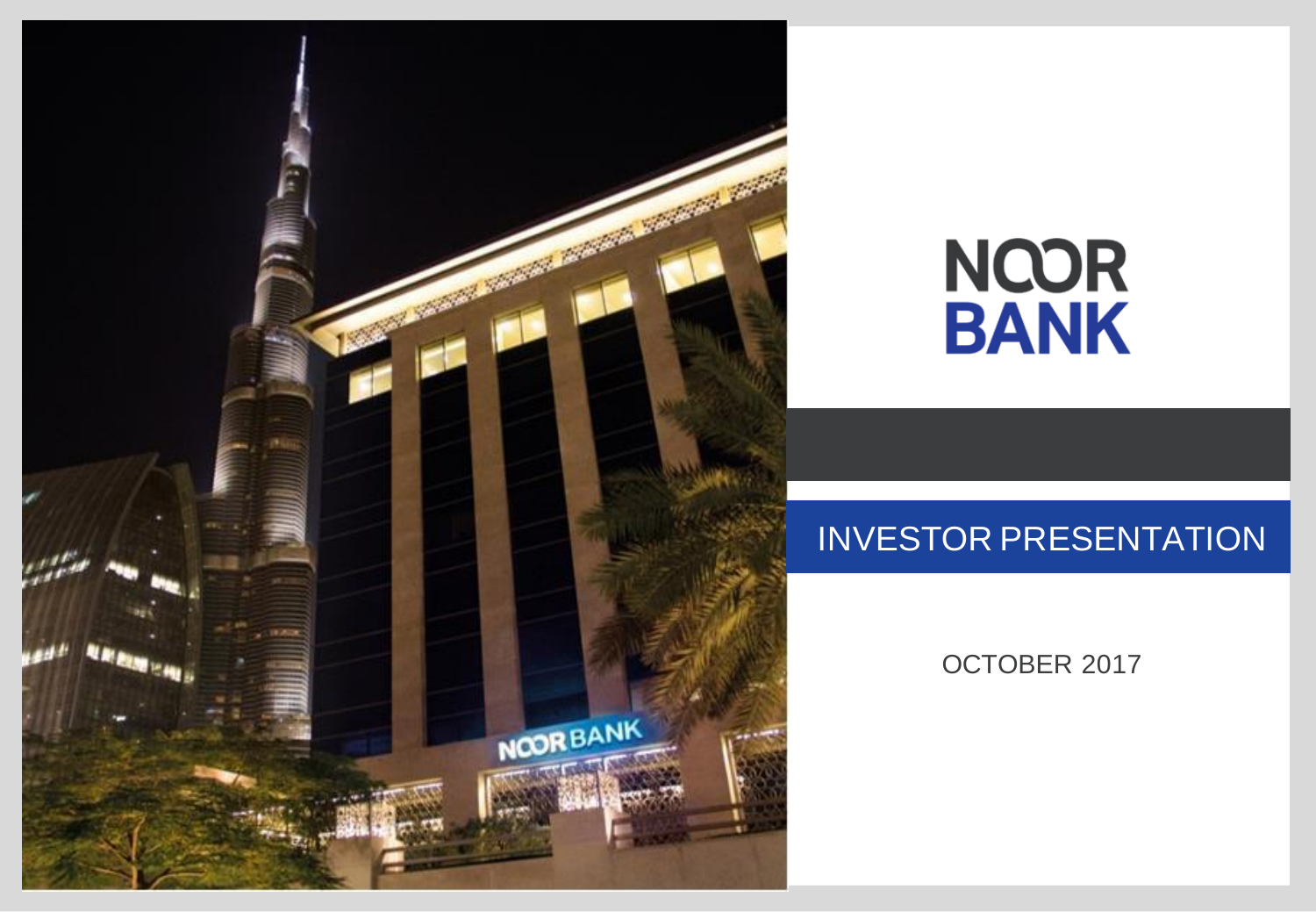## **Presented By**





- Mr. Iossifidis is a seasoned professional with over 33 years of banking experience. He has expertise in leading large multi-national and regional financial institutions, specifically in the Middle East, Asia and Australia.
- Mr. Iossifidis joined Noor Bank from Mashreq bank where he was the EVP and Group Head, Corporate and Investment Banking and was also a member of the Executive Committee. Prior to this, Mr. Iossifidis was Group Head International Banking where he led the overseas operations and global Financial Institutions business.
- $\blacktriangleright$  Before Mashreq, Mr. lossifidis was previously associated with ANZ Bank and subsequently Standard Chartered Bank (SCB). His last role with ANZ was Country Chief Executive in Sri Lanka. In Standard Chartered his most recent role was Regional Head Origination and Client Coverage and Co-Head of the Wholesale Bank for MENAPA. He also led the regional integration of Grindlays Bank with SCB.



- $\triangleright$  Mr. Bhatia has extensive experience in Banking. Finance and Change Management. In his career of over 22 years, he has held multiple senior finance leadership roles with Standard Chartered Bank (SCB) in the Middle East, Asia and Africa regions.
- Most recently Mr. Bhatia was the Head of Global Processes for Performance Management, where he managed a global finance team of more than 600 employees across the SCB network. His role encompassed all aspects of Performance Management including Organization Design, Systems, Process, Planning, Reporting and Analytics.
- $\blacktriangleright$  Prior to that, Mr. Bhatia was the Head of Finance for Standard Chartered in Singapore. Mr. Bhatia has also had experience of working with ANZ Grindlays Bank and Unilever Gulf FZE prior to joining SCB.



- Mr. White joined Noor Bank as Treasurer in February 2014. He is responsible for trading activities, managing the investment portfolio and the sale of market based products to customers. He is also Chairman of the Bank's ALCO.
- Mr. White has been in the GCC since 2009 having previously spent 5 years as Group Treasurer of Al Rajhi Bank. Previously he was Head of Group Funding at National Australia Bank, with primary responsibility for raising \$30 billion of capital and term funding from global markets annually. Prior to that he was the Head of the European Funding Desk at Lehman Brothers Treasury, based in London.
- ▶ Mr. White's working career began with 8 years of service as an Infantry Officer in the Australian Regular Army. He holds an MBA from Melbourne Business School and a Queen's Commission from the Royal Military College, Duntroon, Australia**.**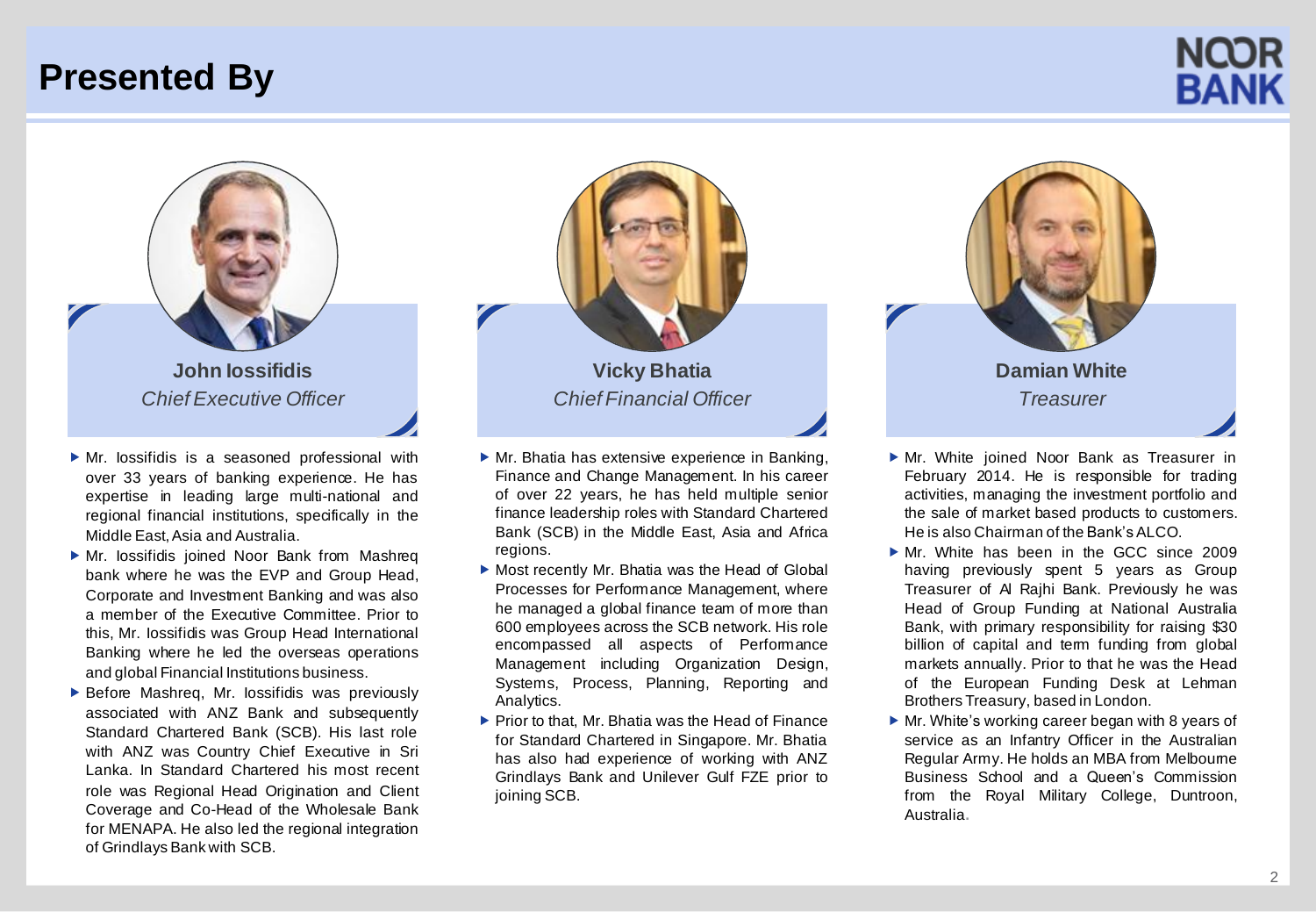## **Table of Contents**



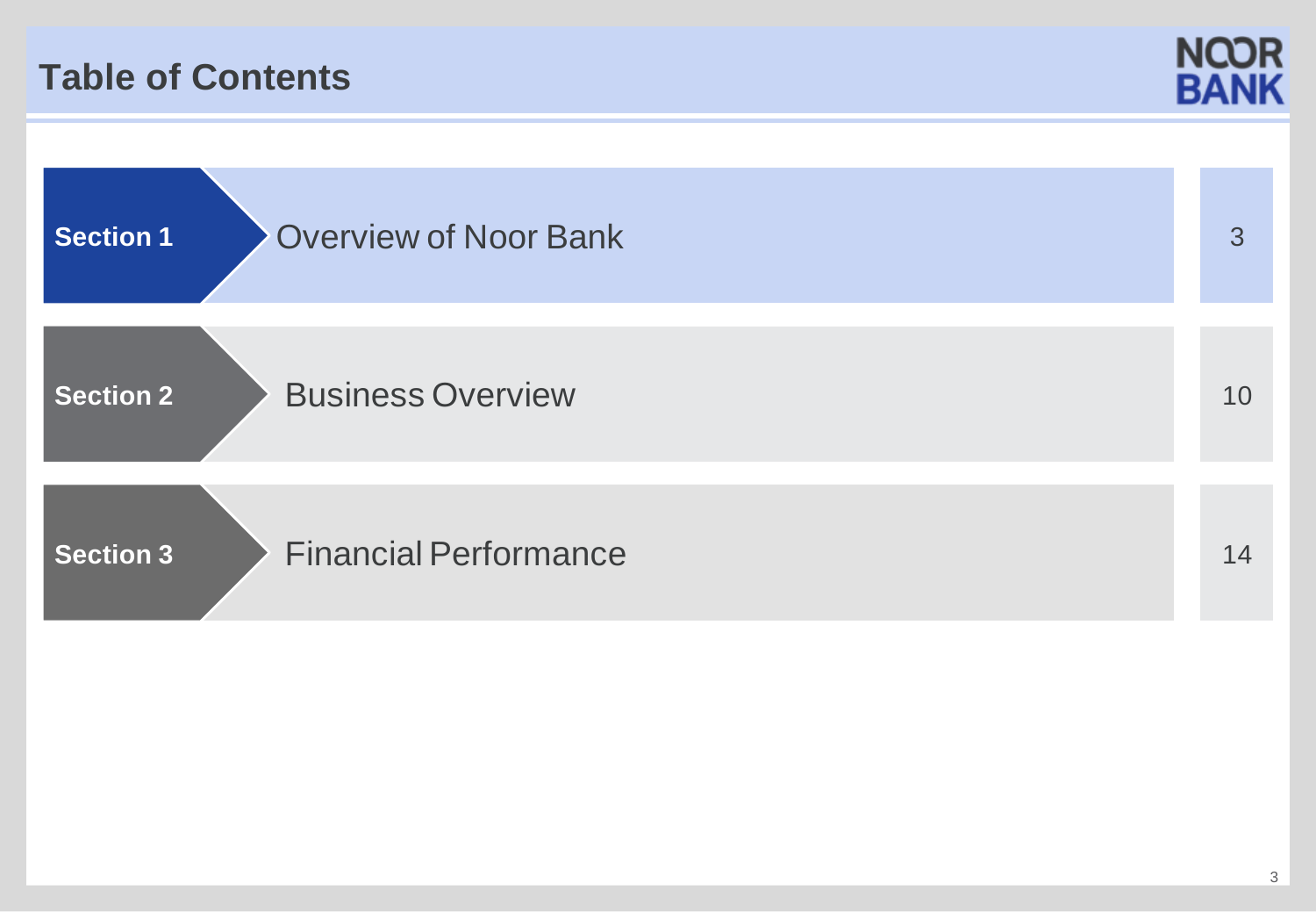## **Overview of Noor Bank**

- Established by the Govemment of Dubai in 2007 and commenced operations in January 2008
	- $\blacktriangleright$  Privately owned bank with a strategic shareholder base
	- ▶ Committed to fulfilling the Ruler of Dubai's vision to create a modern Shari'a compliant bank
- **Brief Overview of Noor Bank**
- Integral to Dubai's vision to be the centre of the global Islamic economy
- ▶ Offers a comprehensive range of Shari'a compliant products and services across four principal business groups: (1) corporate banking, (2) investment banking & financial institutions, (3) retail banking and (4) treasury
- ▶ New strategy developed by a new board of directors and management

#### **Select Awards and Accolades**

*Despite its relatively short operating history, the Bank has received more than 55 industry awards within the markets in which it operates*



#### **Snapshot Financial Highlights**

|       |       |                          |        | H1-2017 |
|-------|-------|--------------------------|--------|---------|
| 951   | 924   | 2,027                    | 919    | 1,120   |
| 3,906 | 4,911 | 6,318                    | 7,057  | 7,570   |
| 493   | 785   | 665                      | 1,104  | 716     |
| 6,304 | 7,900 | 10,744                   | 11,049 | 10,868  |
| 5,082 | 6,494 | 8,753                    | 8,123  | 8,071   |
|       |       | 500                      | 500    | 500     |
| -     |       | $\overline{\phantom{a}}$ | 500    | 500     |
| 665   | 891   | 956                      | 957    | 999     |
| 2.2%  | 2.8%  | 2.8%                     | 2.9%   | 3.2%    |
| 1.0%  | 1.5%  | 1.5%                     | 0.9%   | 0.9%    |
| 76.9% | 75.6% | 72.2%                    | 86.9%  | 93.8%   |
| 13.9% | 14.6% | 12.2%                    | 16.3%  | 16.3%   |
| 17.6% | 18.1% | 15.2%                    | 17.3%  | 17.4%   |
|       | 2013  | 2014                     | 2015   | 2016    |

#### **Credit Rating**

| <b>Rating Agency</b> | <b>Long-Term Rating</b> | <b>Outlook</b> | <b>Date</b>   |
|----------------------|-------------------------|----------------|---------------|
| <b>FitchRatings</b>  |                         | Stable         | <b>Jul-17</b> |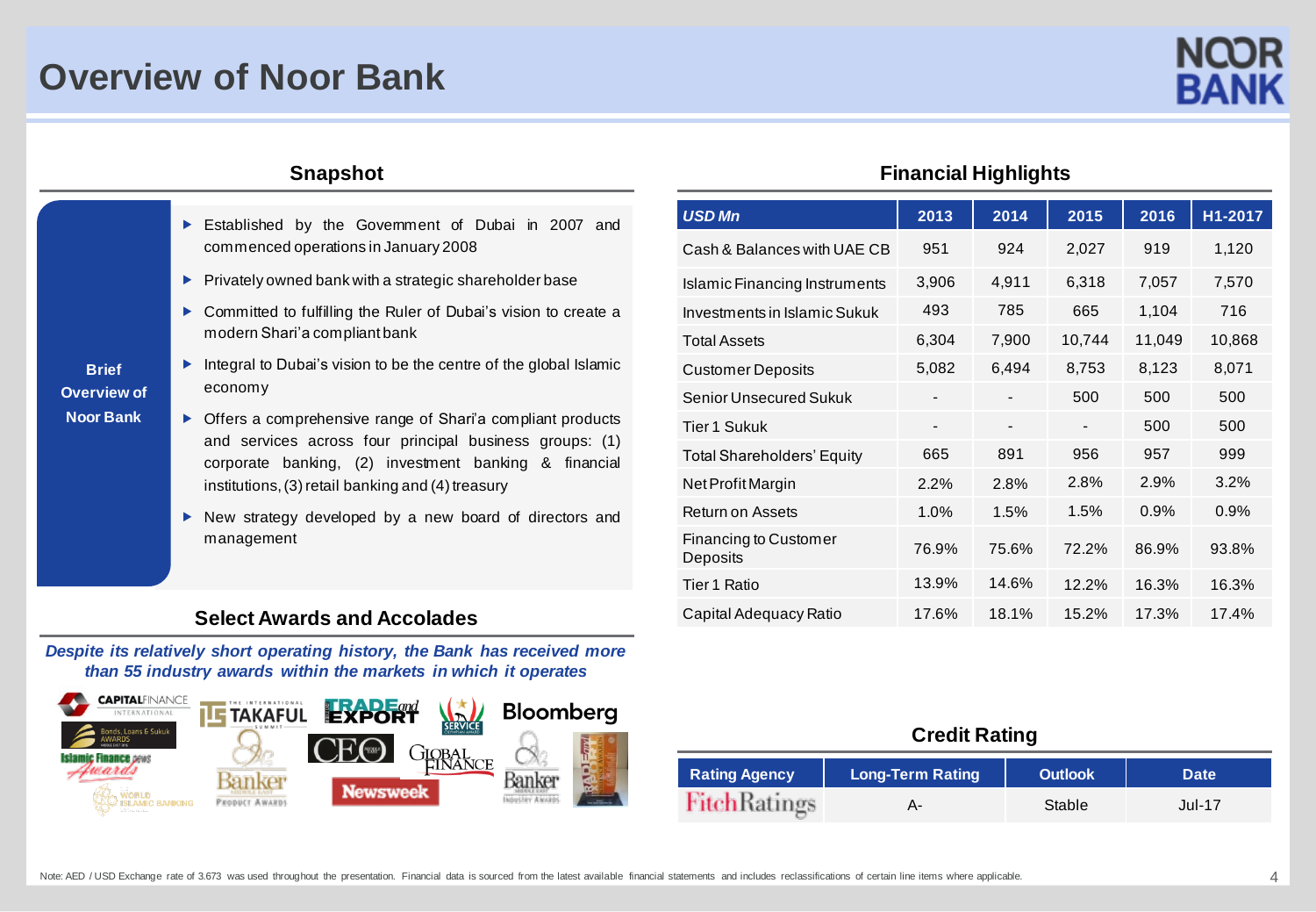## **Overview of Noor Bank's History**





*Resilience demonstrated through tough times*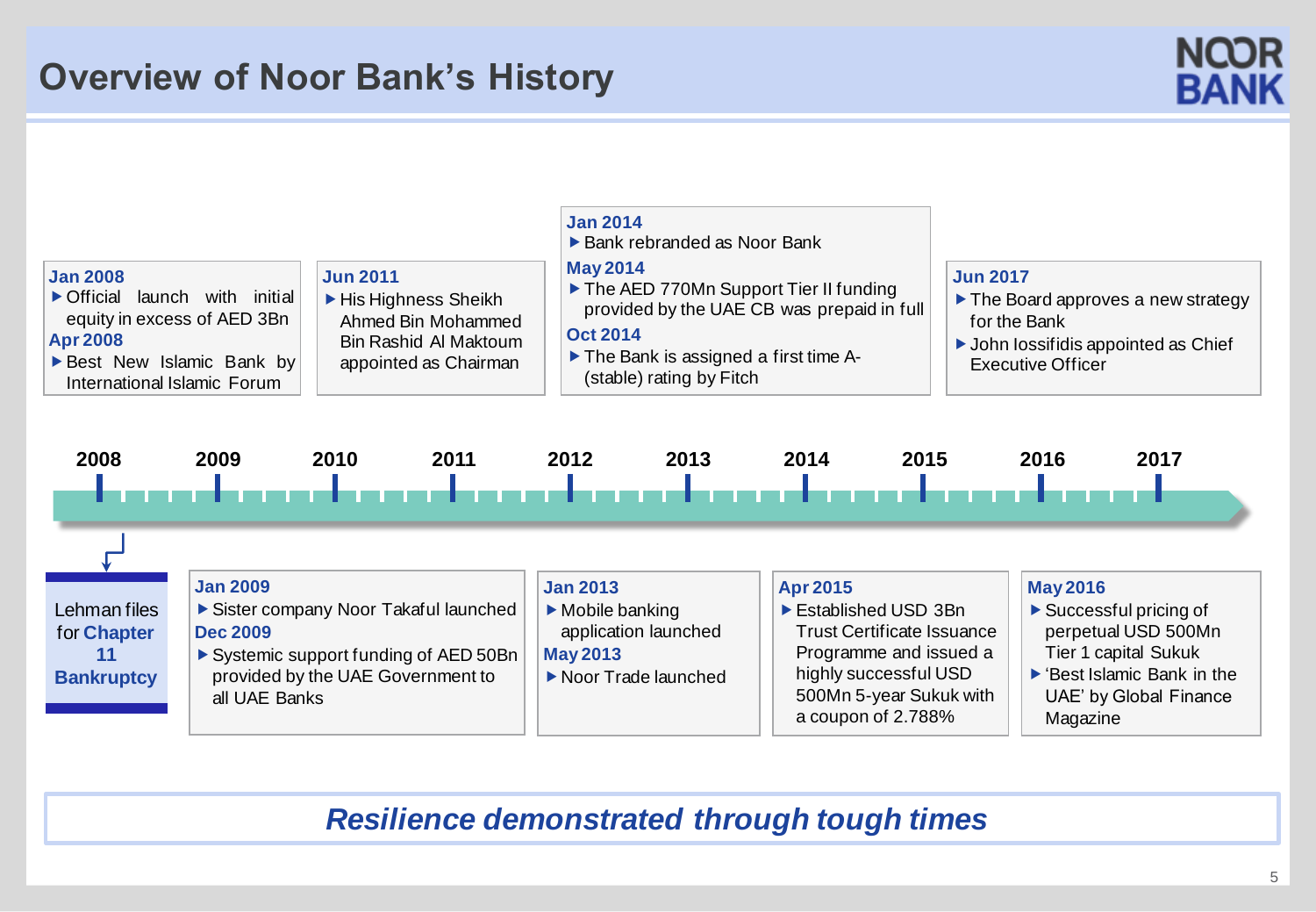## **Value Proposition**



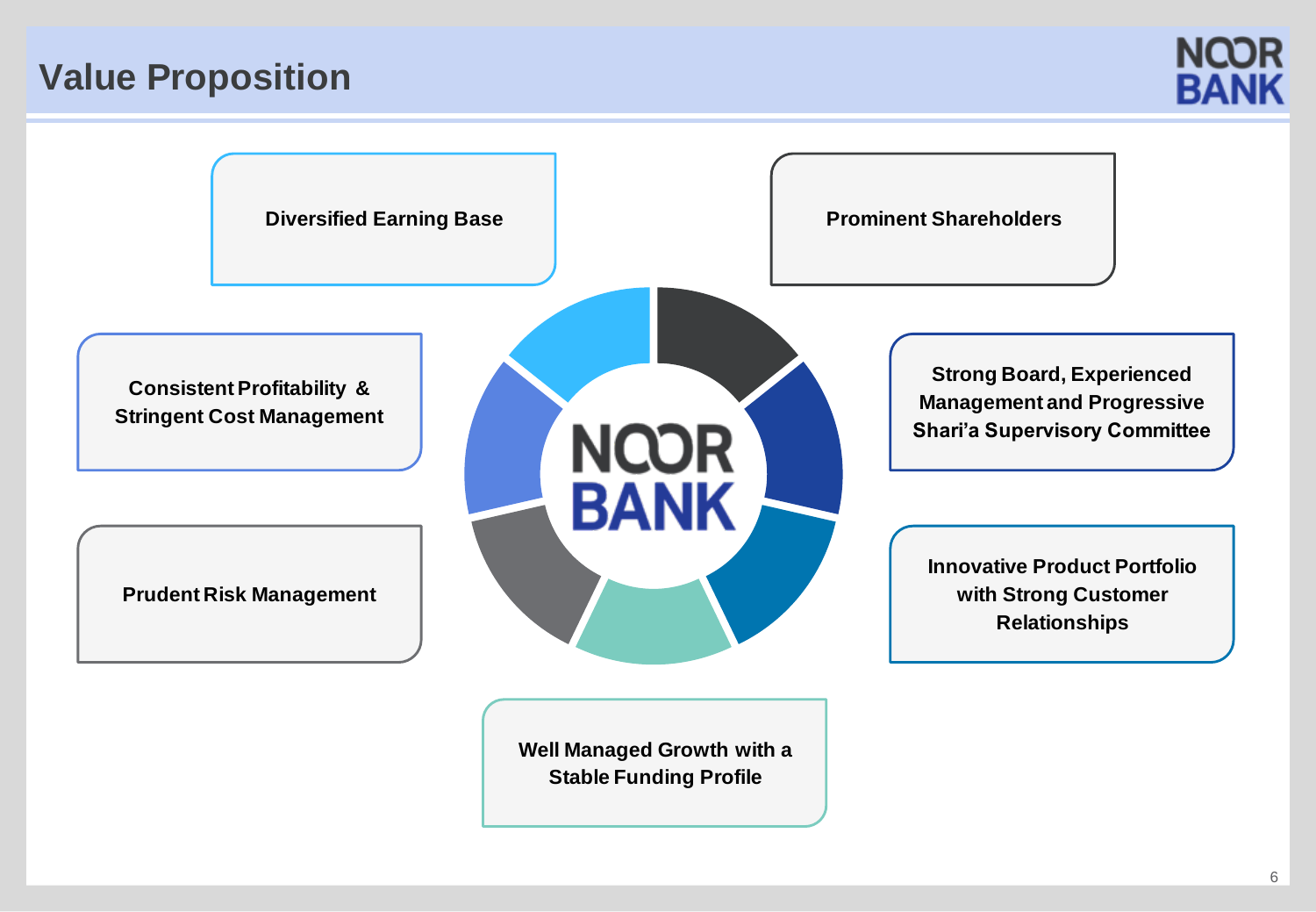# **Strategic Sovereign & Ruling Family Ownership**

### © Noor Bank is the only UAE Bank to have joint ownership by Dubai & Abu Dhabi Ruling Families and the **Dubai & UAE FederalGovernments**



#### **Government / Sovereign Ownership in UAE Banks: One of the Highest Gov't, Sovereign and Ruling Family Ownership**

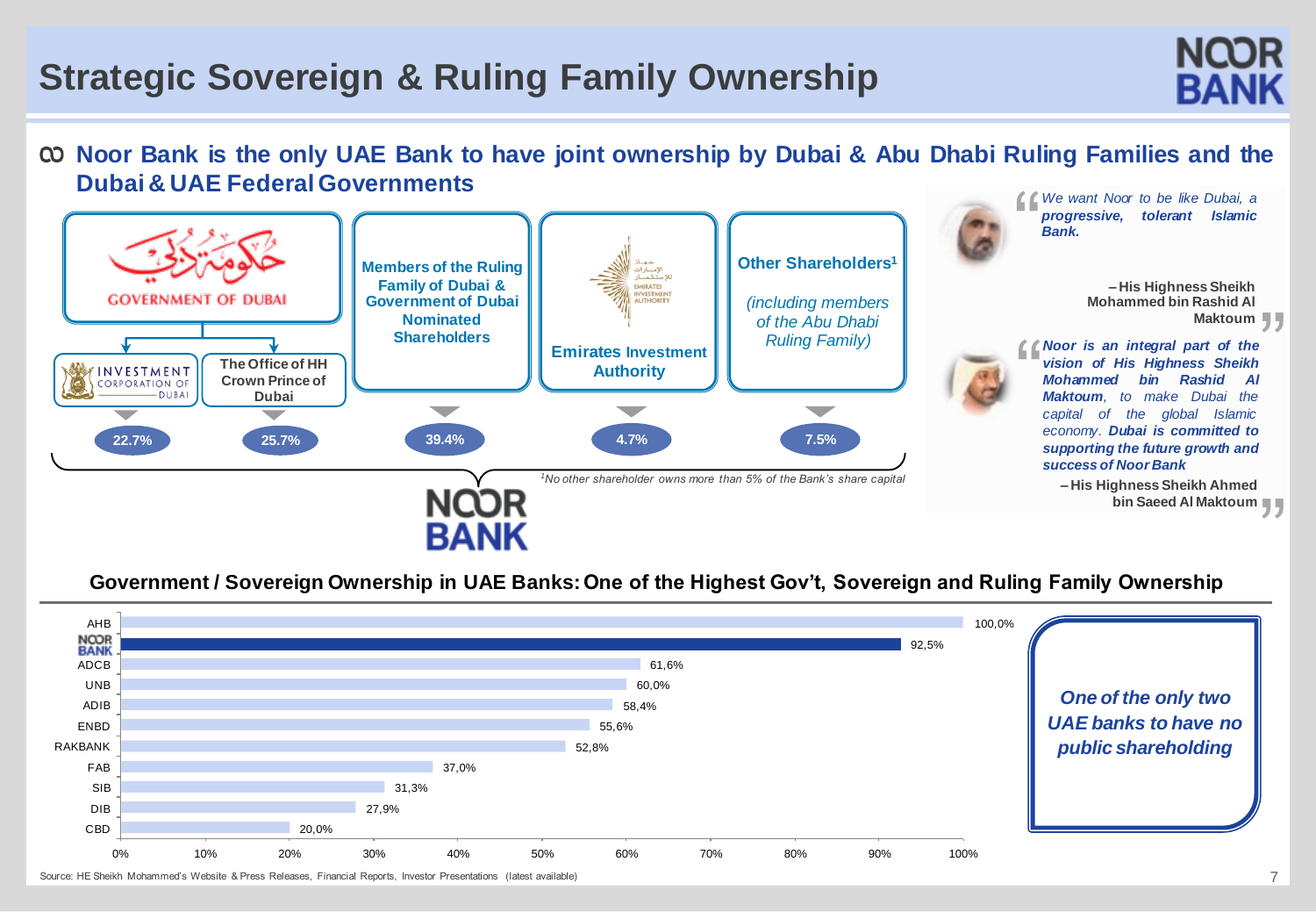# **Strong and Influential Board**



## **The Bank's board has been appointed bythe Government ofDubai**

#### **Overview of the Current Board of Directors**



#### **H.H. Sheikh Ahmed Bin Mohd Bin Rashid Al Maktoum,** Chairman

- Member of the **Dubai Ruling Family**
- Select Roles: Chairman of Mohammed bin Rashid Al Maktoum Foundation, the UAE National Olympic Committee, Dubai Cultural Committee

**Mr. Edris Mohammad Rafi Mohammad Saeed Al Rafi,** Vice Chairman Select Roles: Chief Executive Officer of Dubai Ho lding, Board member of DXB **Entertainments** 



#### **Mr. Raed Mohammad Khalifa Kajoor Al Nuaimi,** Member

▶ Select Roles: Chief Executive Officer of North25, Chairman of Dubai Hills Estates, Rove Hotels, Vice Chairman of Rove Hospitality and Board Member of Marsa Al Seef and DXB Entertainments



#### **Essa Abdulfattah Kazim Al Mulla,** Member

 Select Roles: Gove rnor of DIFC, Chairman of Dubai Financial Ma rket, Borse Dubai, DIFC Authority and DIFC Investments, Deputy Chairman of Supreme Legislation Committee in Dubai and a member in Dubai Supre me Fiscal Committee and Board Member of Nasdaq Dubai and Etisalat



- 
- Select Roles: Director General of Dubai Airport Freezone Authority, Chairman of World Freezone Organization, Vice Chairman and Chief Executive Officer of Dubai Silicon Oasis Authority and Board Member of Dubai Aerospace **Enterprises**

#### **Dr Amina Al Rustamani,** Member

 Select Roles: Director and Group Chief Executive Officer of TECOM Investments LLC, Membe r of Higher Dubai Smart City Initiative Committee and Board Member of National Media Council and Dubai Healthcare City Authority



#### **Mr. Rashid Mohammed Al Mutawa,** Member

 Select Roles: Board Member of Dubai Healthcare City Authority, Board Member of Teleco mmunications Regulatory Authority and Board Member of Dubai Real Estate Corporation



#### **Mr.Narayanan Rajagopalan Yegna,** Member

▶ Select Roles: Chief Real Estate Officer of Meraas Holding, Vice Chairman of Zabeel Square and Board Member of Marsa Al Seef



#### **Mr. Hussain Ahmad Dhaen Al Qemzi,** Managing Director

 Select Roles: Chairman of the Awqaf and Mino rs Affairs Foundation, Vice-Chairman of Emaar Properties, Board Me mber of DIFC Authority, DIFC Higher Board and Emirates Institute for Banking & Financial Studies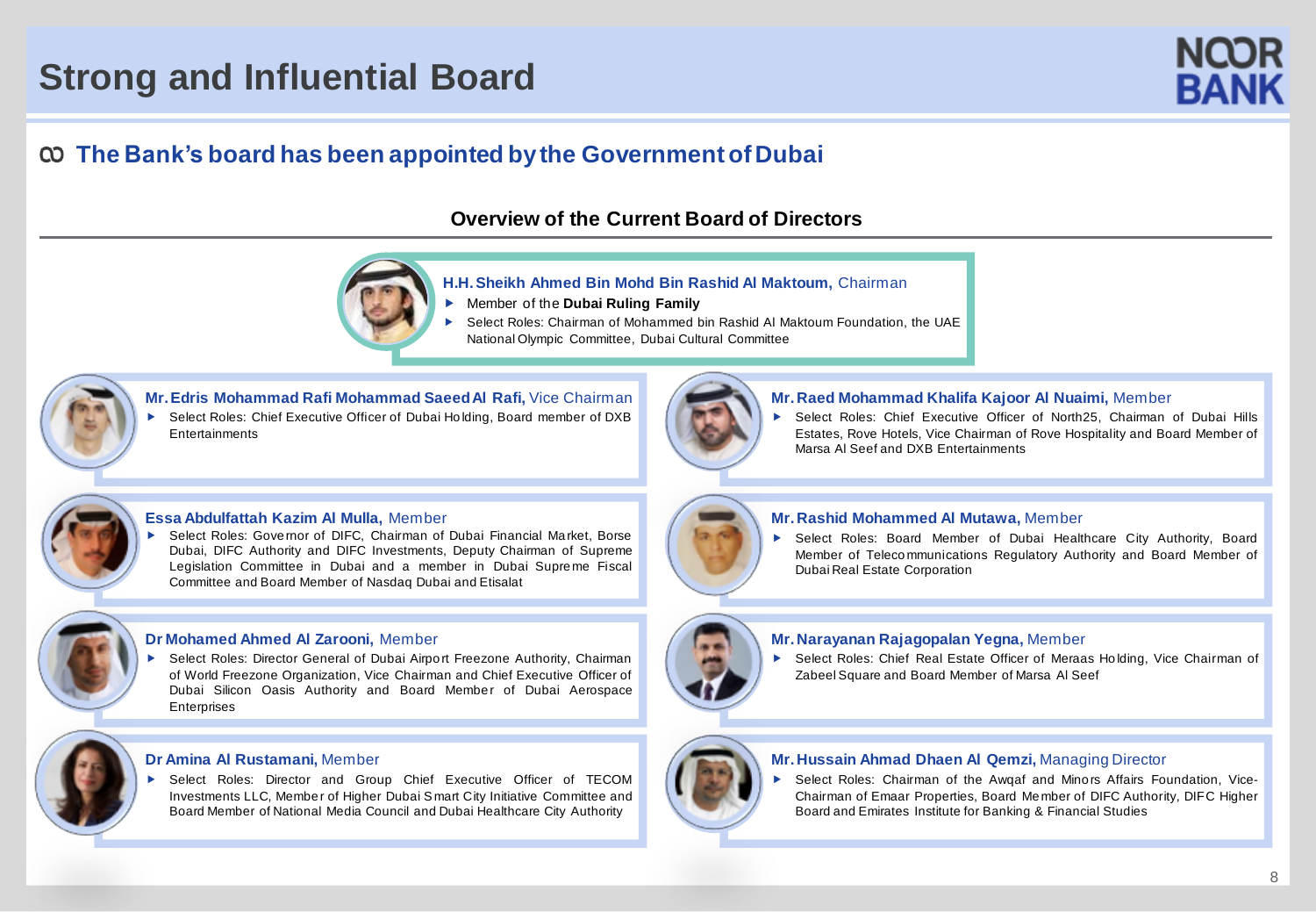# **Leading Shari'a Supervisory Committee**

**The Bank's Shari'a Supervisory Committee, a separate and independent entity that is appointed by the Board, comprises of leading Islamic scholars who have extensive experience and expertise in legal, financial and banking-relatedmatters**

#### Dr. Daud is the Founder and Group Chaiman of Amanie Group, Chairman of the Shari'a Advisory **Dr. Mohamed Daud Bakar** *Member of the Shari'a Supervisory Committee* ▶ Dr. Elgari is member of numerous Shari'a Boards of Islamic Banks and Takaful Companies worldwide. **Dr. Mohamed Ali Elgari** *Chairman of the Shari'a Supervisory Committee* Amjad Naser is currently the Head of Shari'a at Noor **Amjad Naser** *Member of the Shari'a Supervisory Committee*

Dr. Elgari is also a member of the Islamic Jurisprudence Academy of the OIC, the Islamic Jurisprudence Academy of the Islamic World League, the Shari'a Council of Auditing Organization for Islamic Financial Institutions (AAOIFI), Journal of the Jurisprudence Academy (of the IWL), Journal of Islamic Economic Studies (IDB), Journal of Islamic Economic (IAIE, London), and the advisory board of Harvard Series in Islamic Law,Harvard Law School.

#### **Overview of Shari'a Supervisory Committee**

- Councils of Bank Negara Malaysia, the Securities Commission and the Labuan Financial Services Authority, Chairman of the Shari'a Committee of the International Islamic Liquidity Management Corporation and is a Shari'a Board member of many regional and international banks.
- Investment Group. He represents the flagship company, Noor Bank in several Islamic regulatory bodies like the Accounting & Auditing Organization of Islamic Financial Institutions (AAOIFI) and the Islamic Centre for Reconciliation and Arbitration (ICRA).
- Amjad is a certified Shari'a Advisor & Auditor, and a certified Islamic Professional Accountant byAAOIFI.

*The committee supports a progressive vision that will enable Noor Bank to further cement its position as a leading Islamic bank*

NQOR RANK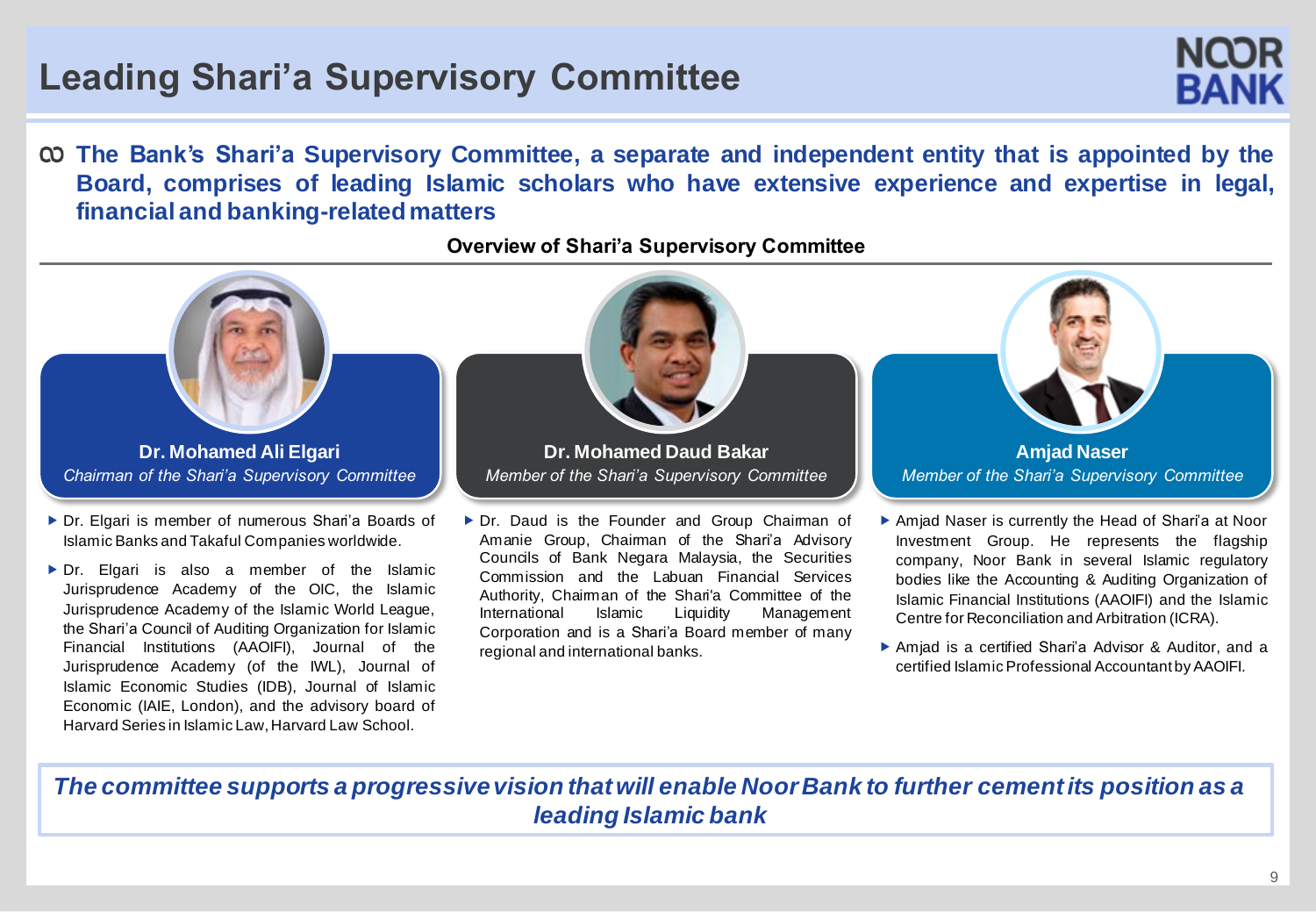## **Table of Contents**



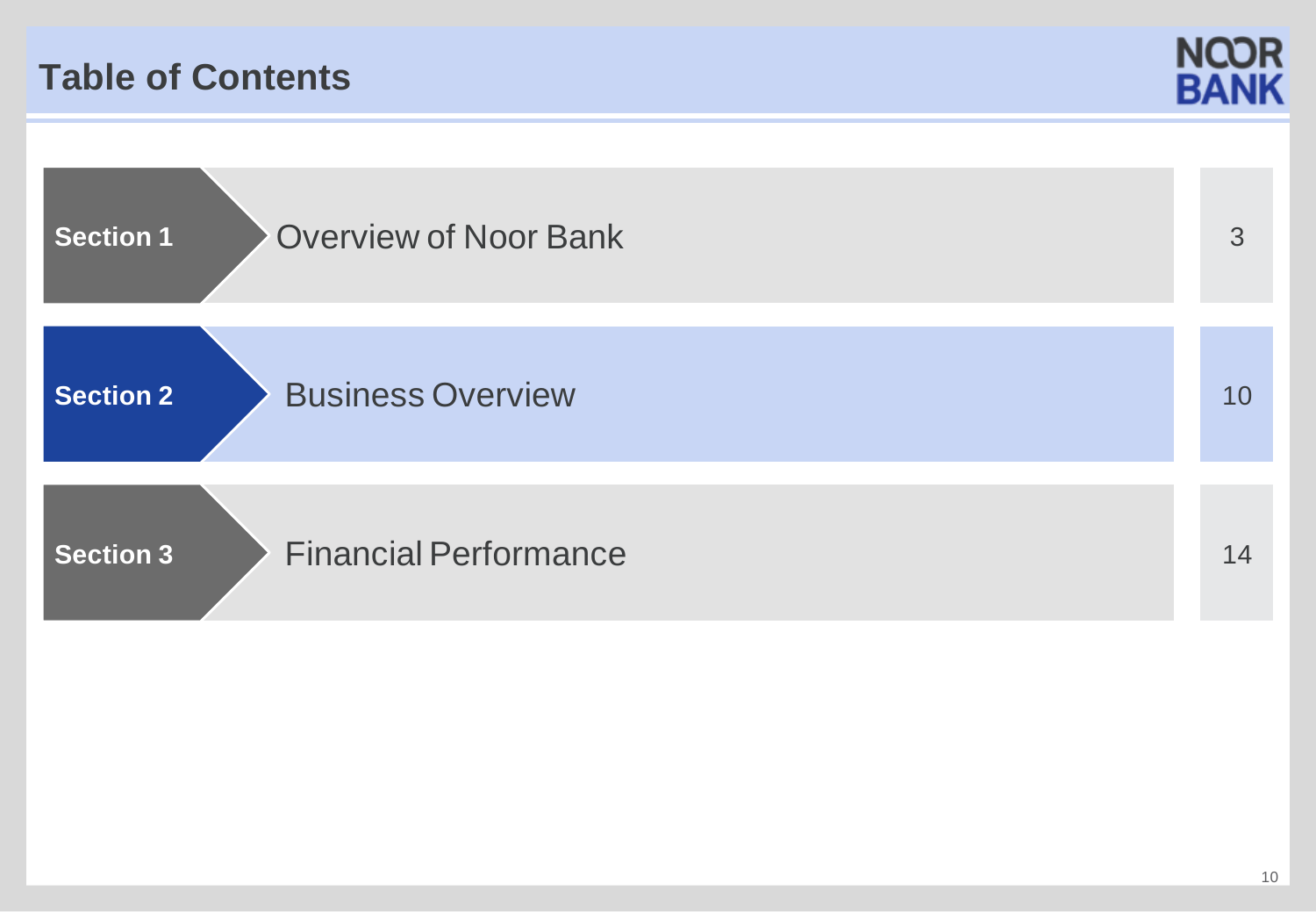## **Overview of Business Segments**

#### **The Bank offers a comprehensive range of Shari'a-compliant products and services in corporate banking, retail banking, investmentbanking & financial institutions and treasury**

#### **Overview of Business Segments**

#### **Corporate Banking**

#### **Retail Banking**

- Operates a full **service corporate bank** which includes dedicated relationship managers and product professionals across the UAE
- Accounts for **68.5% of the Bank's gross customer financing** portfolio (as at 30 June 2017)
- **Offers the Bank's broad trade product offering and strong treasury product base**, demonstrated track record of innovation and strong customer service and delivery
- ▶ Services its customers through a number of units organised on both a geographical and product-specific basis
- Provides a **comprehensive range of retail financial solutions from transactional services to financial planning**
- **Principal business units are business banking, Noor Wealth, Noor Home,** retail finance/cards, auto finance, banca takaful and transaction & saving solutions
- Growth areas for 2018 onwards are Noor Wealth, Noor Home as well as building upon the strong deposit base

#### **Investment Banking & Financial Institutions**

- **Investment Banking:** offers a diversified range of products, including syndication, project financing, Sukuk, structured finance and securitisation, as well as financial advisory and agency services
- **Financial Institutions:** responsible for establishing and maintaining relationships with financial institutions internationally. Currently, has exposure across various regions including Africa, South Asia, the Middle East, Europe and Far East Asia
- Responsible for **providing the Bank with its funding and foreign exchange requirements and for managing its own balance sheet risks** that arise out of its business activities, including liquidity, foreign exchange and profit rate risks

**Treasury**

- ▶ Operates through four key desks: sukuk trading; money market and foreign exchange; structured products; and treasury sales
- **Provides investment products and hedging solutions for the Bank's** customers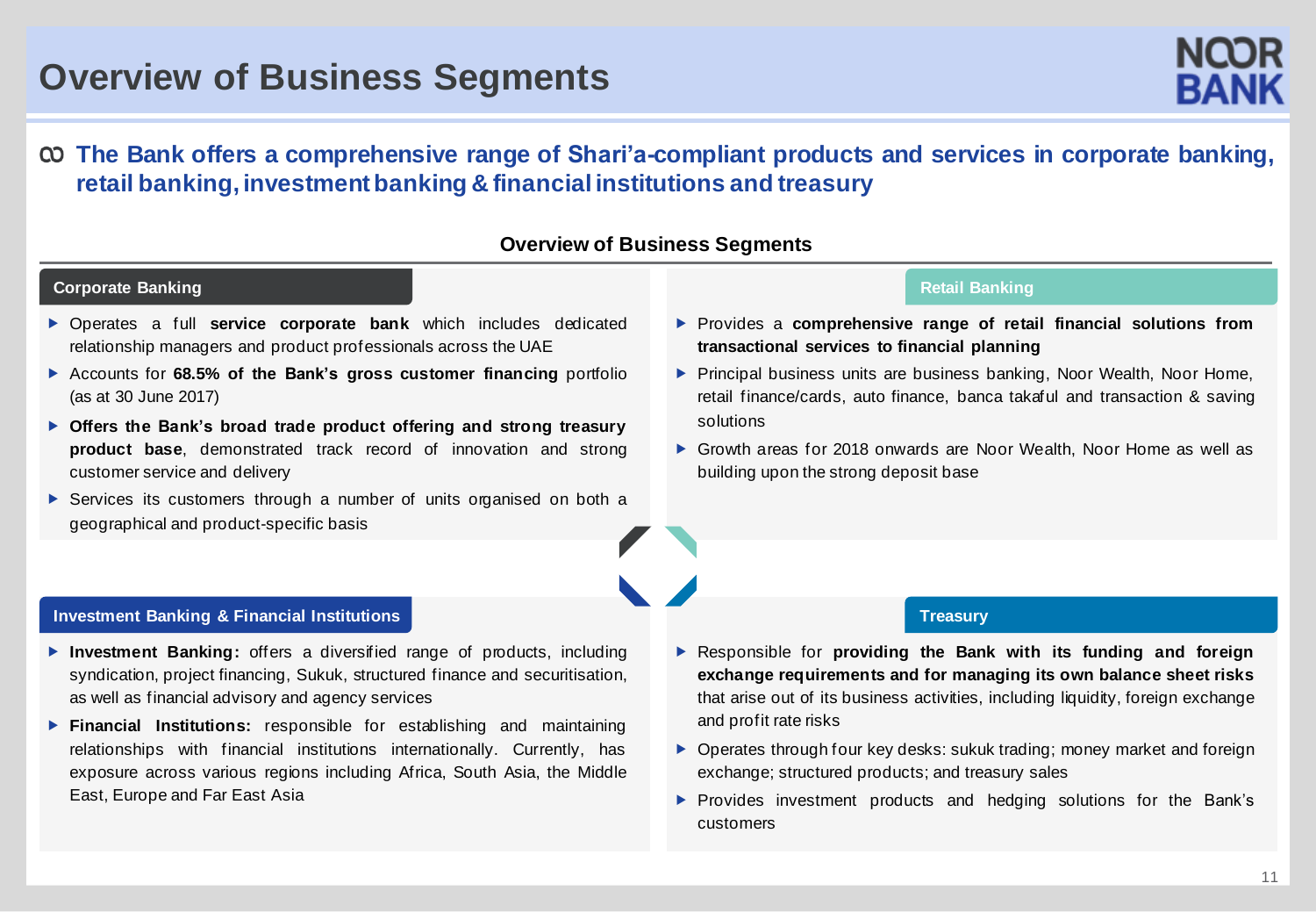## **Strategy**

**NCOR BANK** 

**Noor Bank's new strategy is focused on customer service and employees, while improving efficiency and processes to provide a sustainable growth platform**

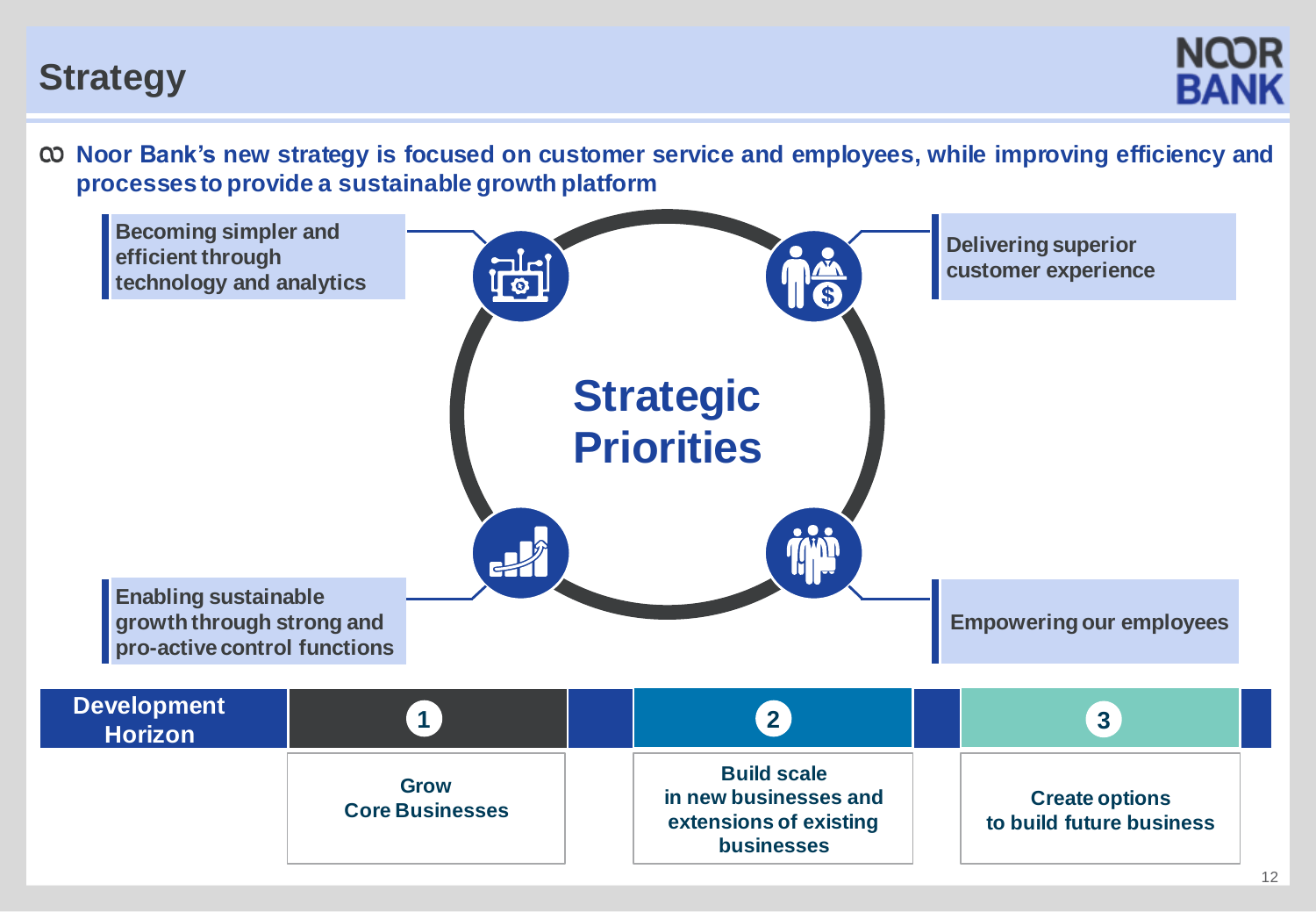# **Governance Structure and Operating Model**



## **Governance is a critical component and is designed to supportrobustdecision-making**

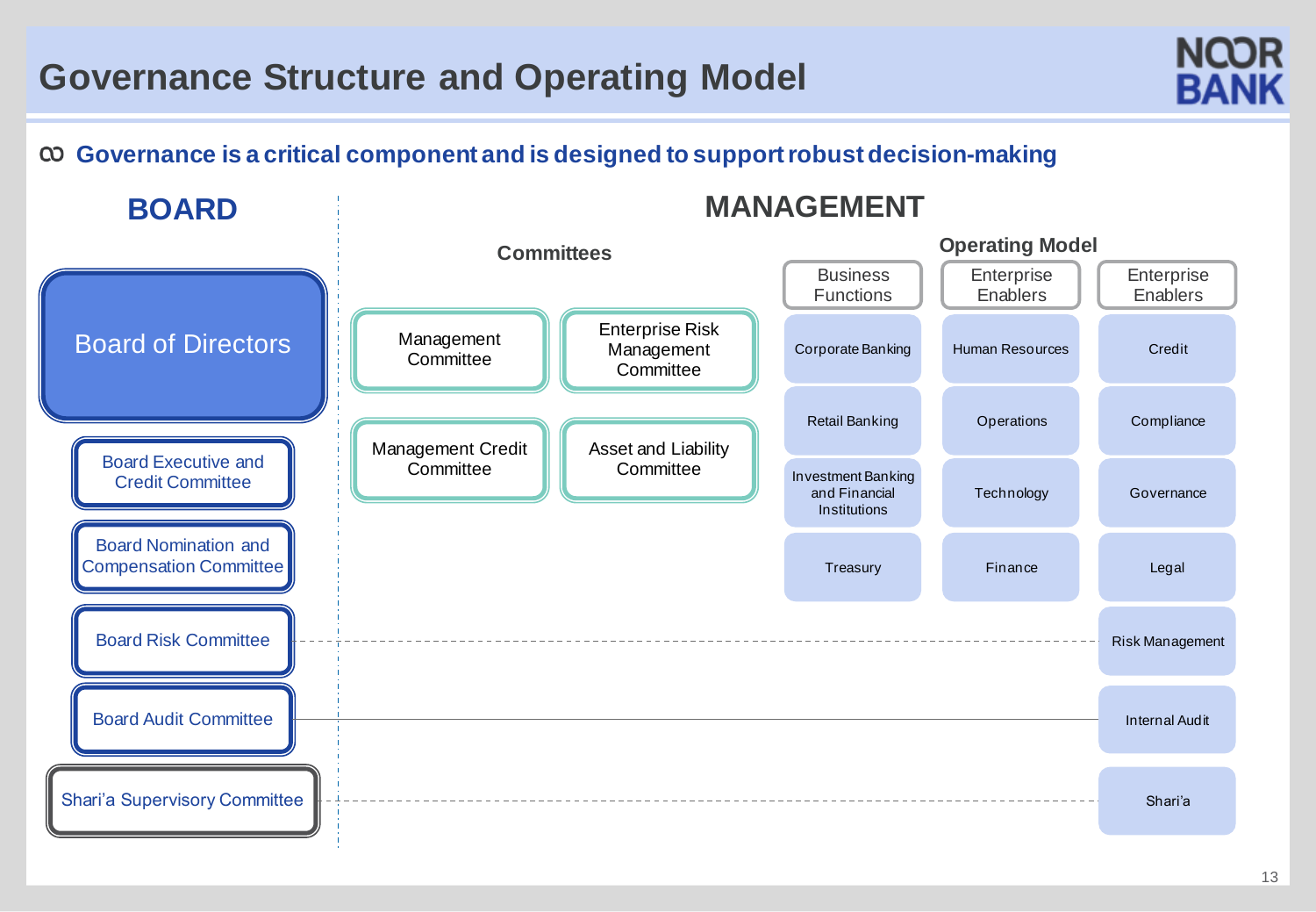## **Table of Contents**



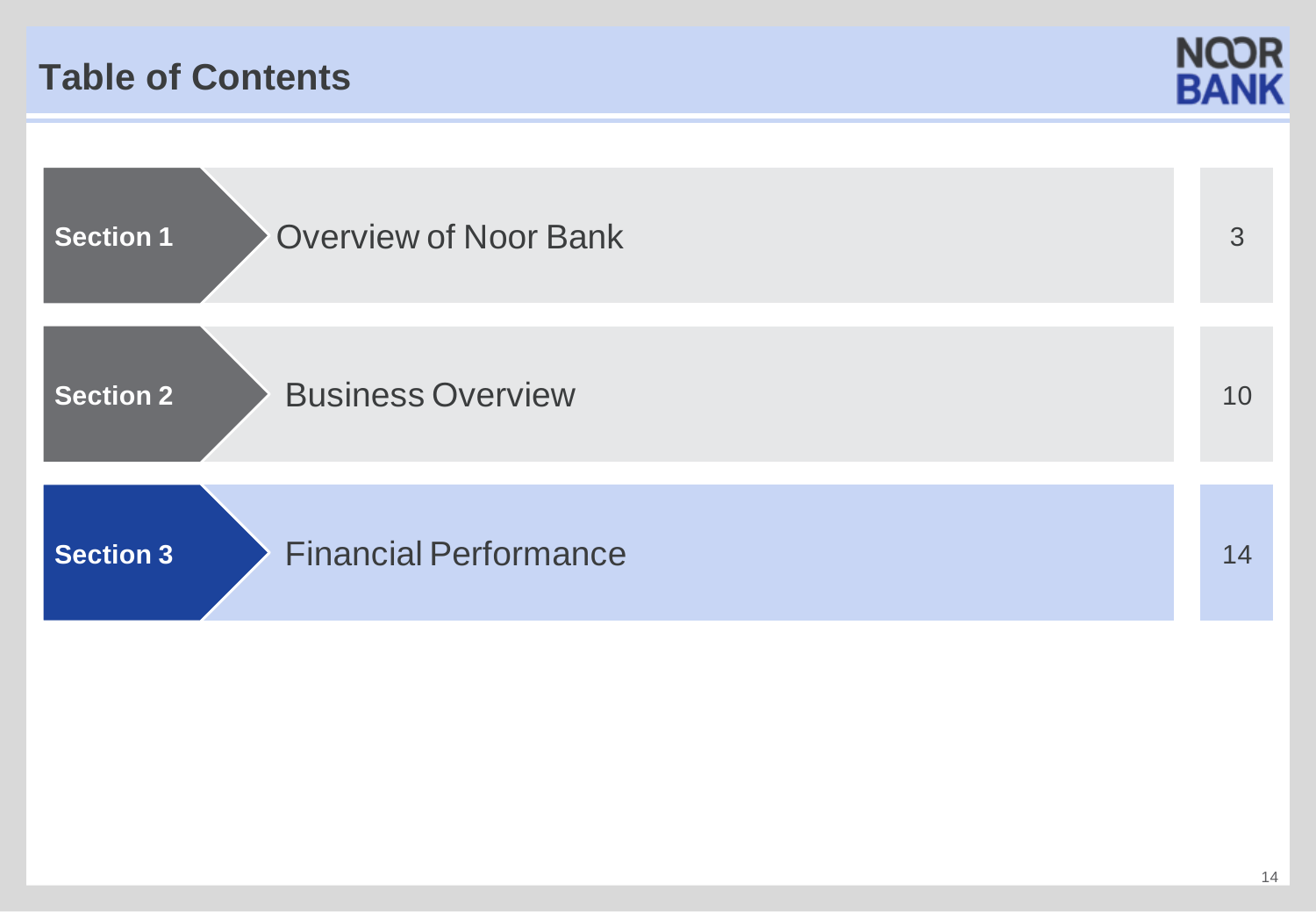## **On the back of its focused growth strategy, NoorBank has reported strong financial metrics**

| <b>USD Mn (unless otherwise stated)</b>         |       |       | 31-Dec-13 31-Dec-14 31-Dec-15 30-Jun-16 31-Dec-16 30-Jun-17 |        |        |        |
|-------------------------------------------------|-------|-------|-------------------------------------------------------------|--------|--------|--------|
|                                                 |       |       |                                                             |        |        |        |
| Cash and Balances with CBUAE                    | 951   | 924   | 2,027                                                       | 969    | 919    | 1,120  |
| Due from banks                                  | 637   | 815   | 1,252                                                       | 1,620  | 1,504  | 1,003  |
| Investments in Islamic financing<br>instruments | 3,906 | 4,911 | 6,318                                                       | 6,430  | 7,057  | 7,570  |
| Investments in Islamic Sukuk                    | 493   | 785   | 665                                                         | 1,043  | 1,104  | 716    |
| <b>Total Assets</b>                             | 6,304 | 7,900 | 10,744                                                      | 10,520 | 11,049 | 10,868 |
| <b>Customer deposits</b>                        | 5,082 | 6,494 | 8,753                                                       | 7,900  | 8,123  | 8,071  |
| <b>Total Liabilities</b>                        | 5,639 | 7,009 | 9,788                                                       | 9,071  | 9,592  | 9,369  |
| <b>Total Equity</b>                             | 665   | 891   | 956                                                         | 1,449  | 1,457  | 1,499  |
| Financings to Deposit Ratio (%)                 | 76.9% | 75.6% | 72.2%                                                       | 81.4%  | 86.9%  | 93.8%  |
|                                                 |       |       |                                                             |        |        |        |
| Net income from Islamic financing               | 111   | 179   | 242                                                         | 126    | 281    | 160    |
| <b>Total Operating Income</b>                   | 172   | 276   | 380                                                         | 218    | 463    | 277    |
| <b>Total Expenses</b>                           | (106) | (134) | (174)                                                       | (94)   | (187)  | (99)   |
| <b>Net Profit</b>                               | 70    | 185   | 153                                                         | 68     | 100    | 50     |
| Cost to Income Ratio (%)                        | 61.4% | 48.3% | 45.7%                                                       | 43.0%  | 40.4%  | 35.9%  |
| Net Profit Margin (%)                           | 2.2%  | 2.8%  | 2.8%                                                        | 2.6%   | 2.9%   | 3.2%   |
| Return on Shareholders' Equity (%)              | 8.9%  | 15.0% | 16.7%                                                       | 13.4%  | 8.2%   | 6.8%   |
| Return on Assets (%)                            | 1.0%  | 1.5%  | 1.5%                                                        | 1.2%   | 0.9%   | 0.9%   |

- **The Bank continues to grow faster than the market despite of economic challenges**
- **Robust liquidity position and well capitalized**
- **Stable funding base with the highest CASA amongst the UAE Banks**
- **Prudent Risk Management leading to a high impairment financing coverage ratio**
- **Cost to Income ratio continues to improve as a result of stringent cost management**
- **Return on Equity and Return on Assets have reduced since 2016 on the back of higher provisions**
- **Net Profit margins remain healthy on the back of lower cost of funds**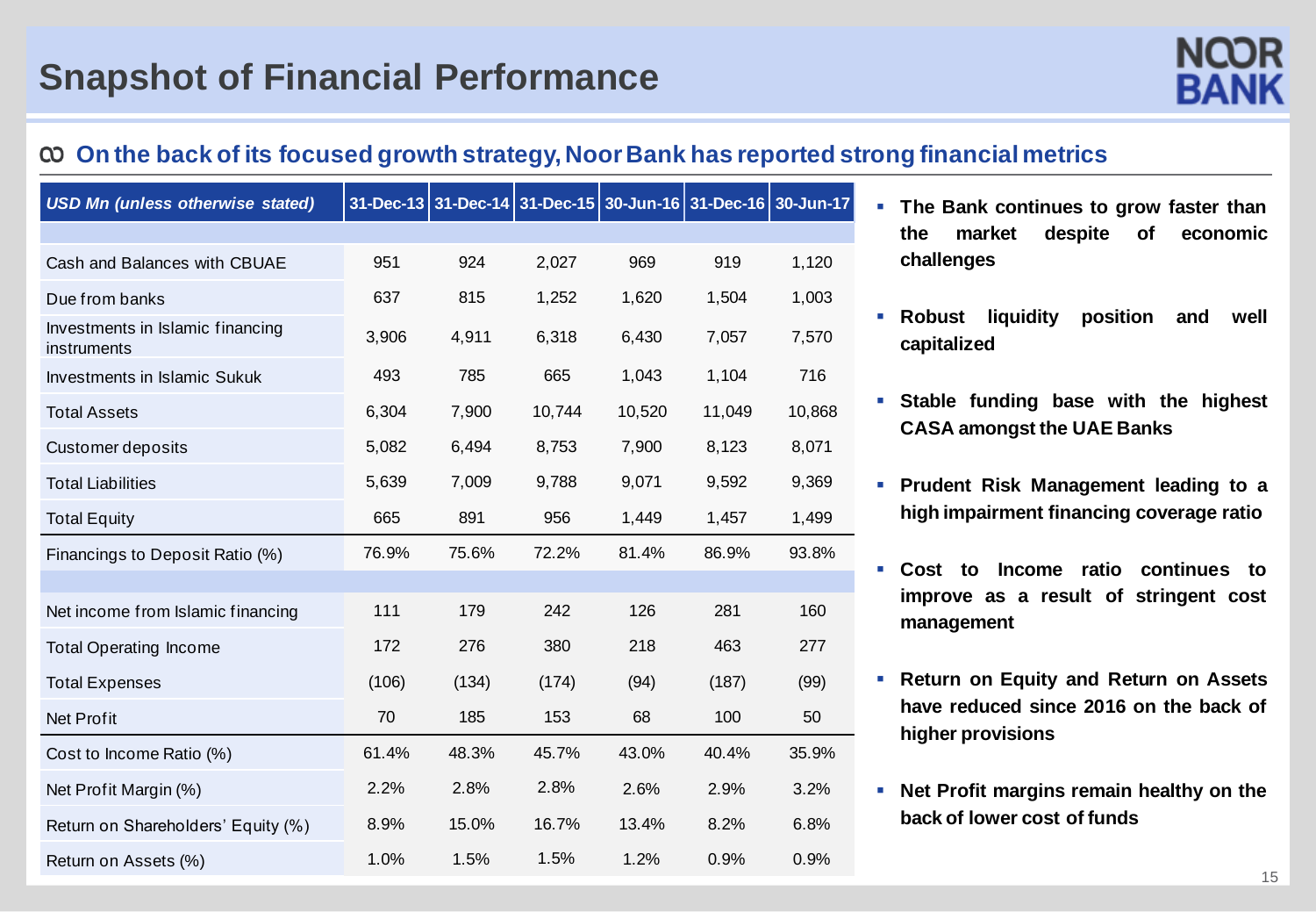#### **While Noor Bank has experienced strong growth, considerably higher than its industry peers, it has maintaineda conservative and prudent attitude towards risk**



#### **Asset & Deposit Growth**

#### **Profitability & Coverage Metrics**

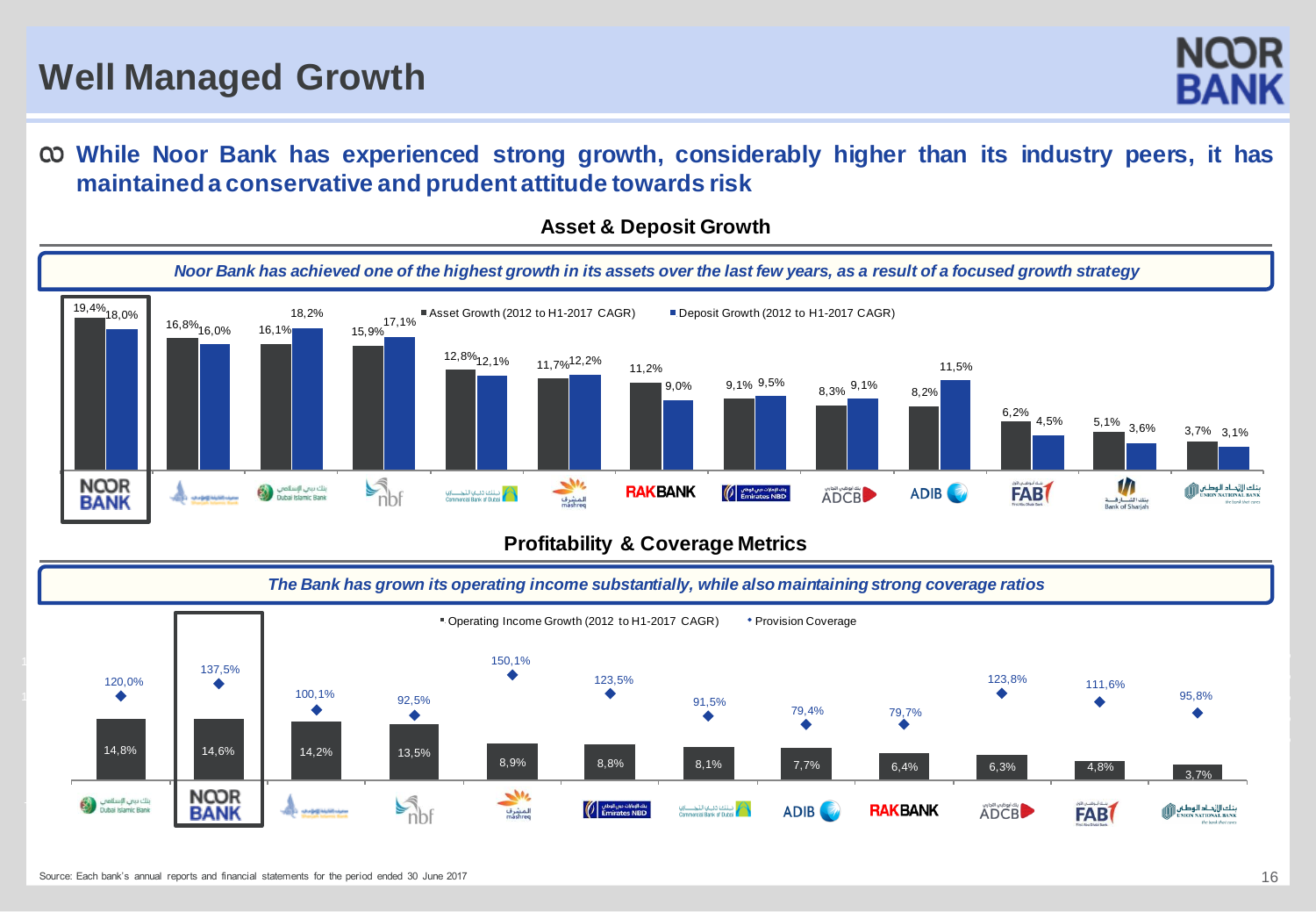

## **The Bank has continued to report strong operating income while improving its operating efficiency**



#### **Profitability (USD Mn) Components of Operating Income (USD Mn)**

Net Income from Islamic Financing  $\blacksquare$  Fees and Other Income (Net of Charges)  $\blacksquare$  Other Income and Sukuk





#### **Improved Net Profit Margins (%) limproving Operating Efficiency (%) Converting Returns (%)**



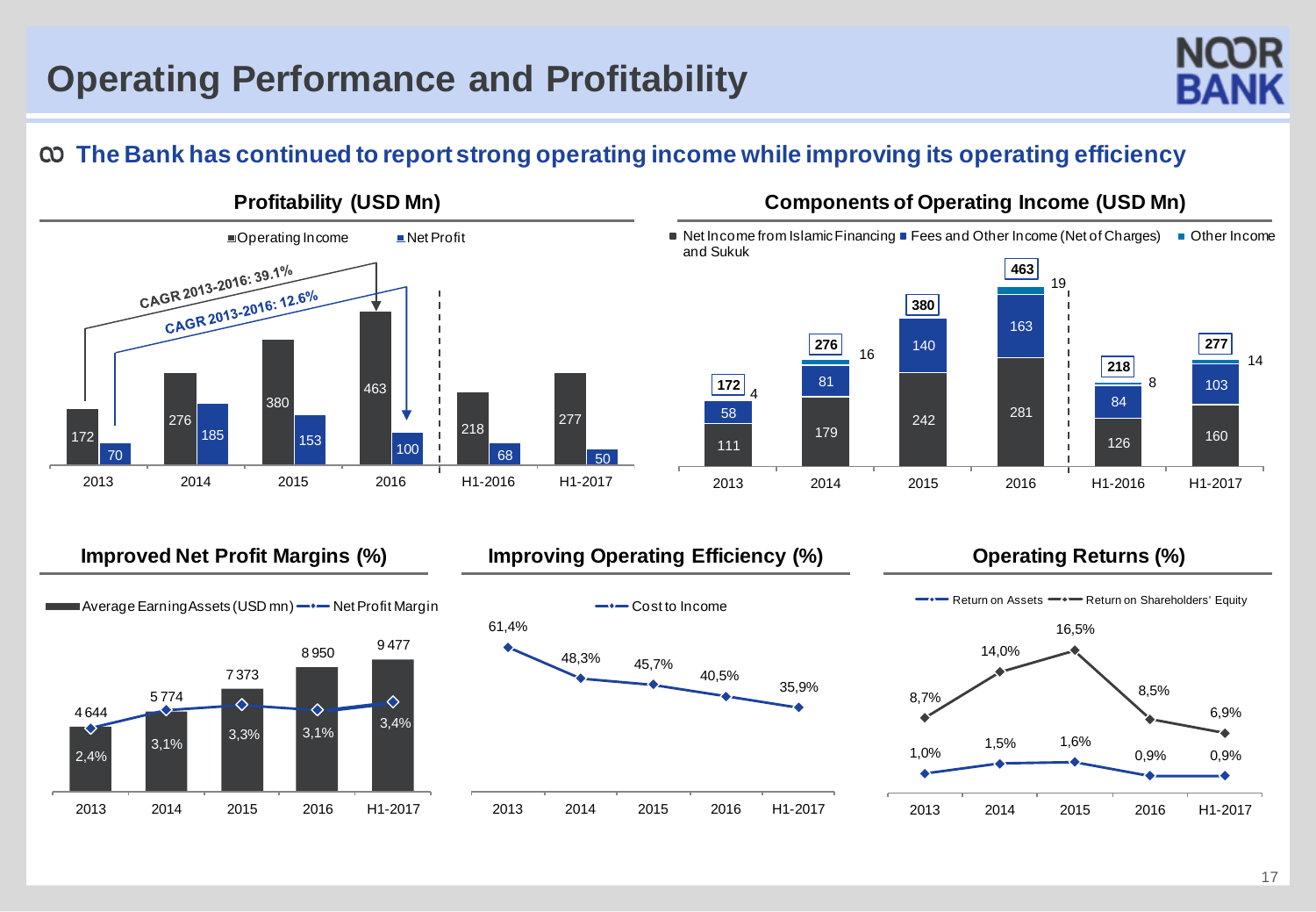# **Funding Overview**



#### **NoorBank maintains a strong and stable liquidity funding position**



## **Customer Deposits (USD Mn)**



#### **Breakdown of Deposits**

 $\blacksquare$  Term Deposits  $\blacksquare$  CASA<sup>1</sup>

- $\blacktriangleright$  The Bank maintains strong liquidity with financings to deposits anchored well below 100%.The Bank's financings to deposits ratio was 93.8% as at 30 June 2017.
- ▶ This liquidity provides the Bank with a buffer, in case required. Noor Bank's ELAR is also comfortably above the minimum regulatory requirement of 10%.
- Customer deposits comprise the majority of the Bank's funding profile (accounting for 86% of the funding profile). The majority of these deposits have proven to be 'sticky', providing Noor Bank with a stable funding profile.
- ▶ In a move to diversify its funding base, in April 2015, the Bank raised USD 500Mn in the form of a senior unsecured 5-year Sukuk. In June 2016, the Bank raised a further USD 500Mn in the form of a Tier 1 Sukuk.

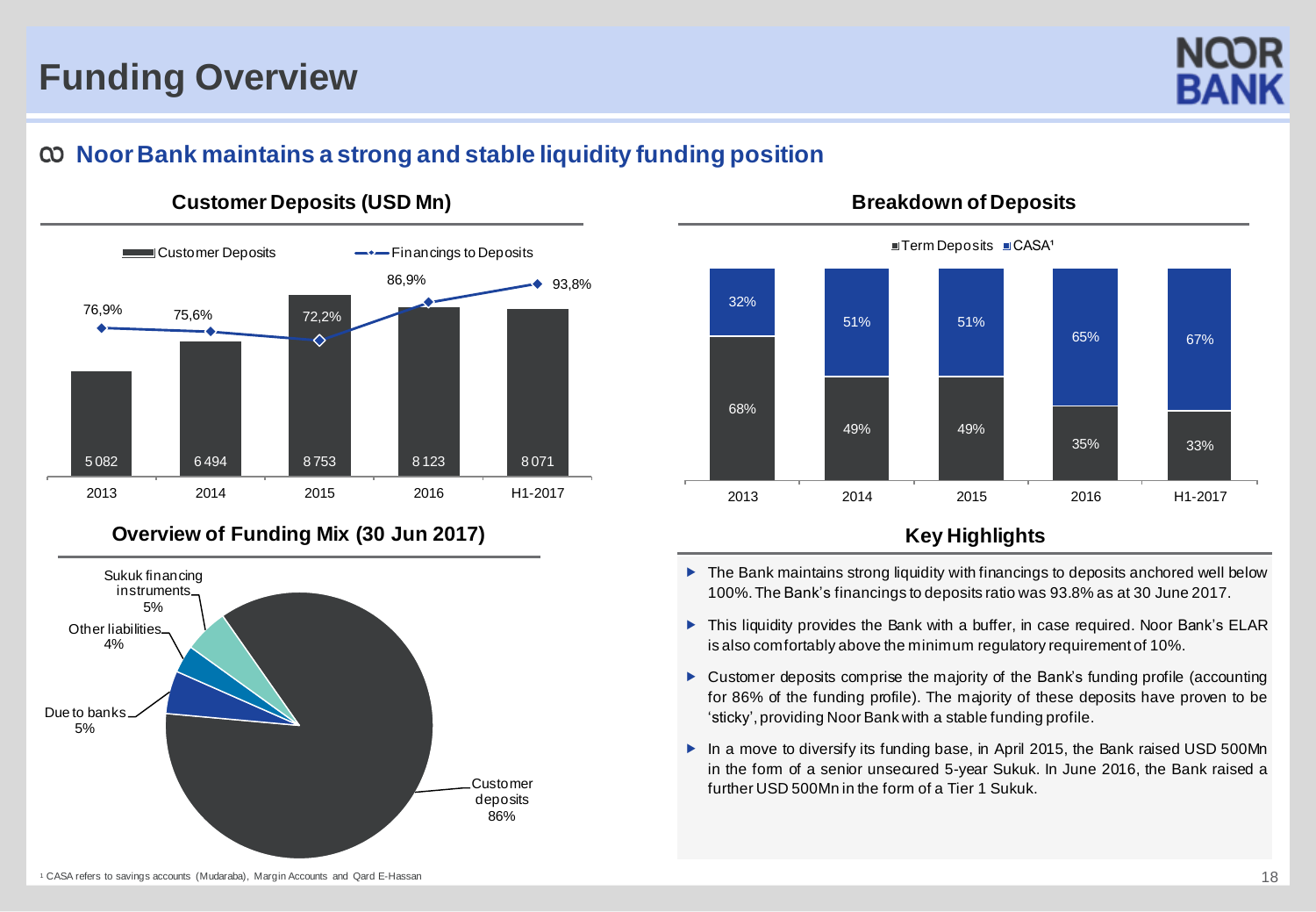## **Capitalisation**





#### Risk Weighted Assets (USD Mn) **Key Highlights** Key Highlights





- Risk weighted assets have grown by 2.4% in H1-2017 to USD 9.0Bn which represents steady growth across business lines.
- Moreover, the regulatory capital base of Noor Bank has also increased by a CAGR of 19.5% since 2013 to reach USD 1.5bn.
- ▶ In terms of ratios, the Bank enjoys a healthy Tier 1 ratio of 16.3% and CAR of 17.4%, well above the regulatory requirements.